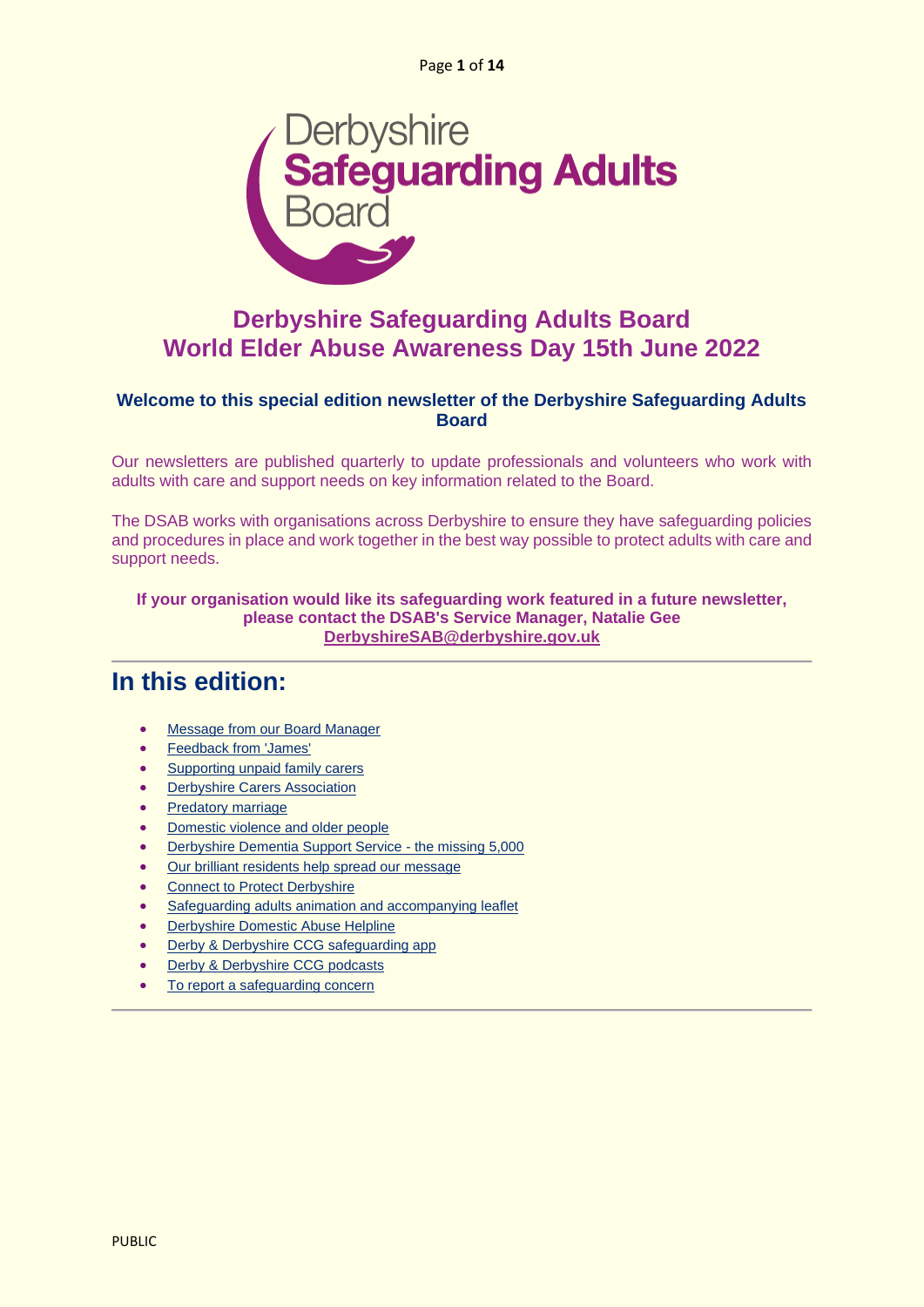### <span id="page-1-0"></span>**Message from our Board Manager**



**Hello, my name is Nat Gee and I'm the Service Manager for the Derbyshire Safeguarding Adults Board (DSAB)**

Welcome to this special edition of our newsletter, which has been produced for a key date in our safeguarding calendar, World Elder Abuse Awareness Day (WEAAD), which falls on 15th June each year.

The aim of the day is to raise awareness in relation to the abuse of all adults but in particular, older adults. This year the Derbyshire Safeguarding Adults Board is focussing on safeguarding unpaid carers and the people they care for.

We are likely to all either become a carer or need a carer at some point in

our lives. Unpaid carers are ordinary people in our community who can find themselves in extremely difficult situations that they did not choose to be in. Being a carer can be rewarding but it can have both emotional, physical and practical implications. As the lives of the carer and the person they care for evolve, it can also mean that the carer's own care and support needs are sometimes not recognised and addressed.

We are likely to all either become a carer or need a carer at some point in our lives. Unpaid carers are ordinary people in our community who can find themselves in extremely difficult situations that they did not choose to be in. Being a carer can be rewarding but it can have both emotional, physical and practical implications. As the lives of the carer and the person they care for evolve, it can also mean that the carer's own care and support needs are sometimes not recognised and addressed.

You will find useful information in this newsletter about the support available for unpaid carers in Derbyshire. Having spoken to colleagues over recent weeks, I have been thinking a lot about the importance of not making assumptions about the carer and their circumstances. These relationships can be challenging and complex and take time to be fully understood. I think applying professional curiosity in relation to carer relationships is vital to ensure that the right level of support is identified. Finally, I am pledging as part of World Elder Abuse Awareness day to make sure I have a better awareness of what support is available for carers in Derbyshire and encourage you all to join me.

Please check ou[r website](https://www.derbyshiresab.org.uk/home.aspx) and ou[r Twitter](https://twitter.com/derbyshiresab?lang=en) an[d Facebook](https://en-gb.facebook.com/DerbyshireSAB/) profiles to keep informed of the work of the DSAB. We have a huge amount o[f information and resources](https://www.derbyshiresab.org.uk/what-is-abuse/safeguarding-adults-resources.aspx) available including leaflets, posters, podcasts and animations

Thank you, and please enjoy this edition.

### <span id="page-1-1"></span>**Feedback from 'James'**



**Tom Brown, Quality Assurance Senior Practitioner with the Derbyshire Safeguarding Adults Board, has been to visit 'James' an adult who had been abused by a family member in Derbyshire and received safeguarding support from services in Derbyshire**

James (not his real name) gave his permission for us to share his story with you.

Safeguarding is a multi-agency process where adults at risk are referred

to the local authority, to reduce risk and to help co-ordinate services to protect the person from abuse and harm. The process should also make sure what the adult wants to achieve to stay safe is kept at the heart of the process.

James kindly agreed to speak to me with his Social Worker. James is a man in his 60's who lives alone. He has a diagnosis of dyslexia which prevents him from reading and writing and suffers from a severe mental illness.

James was initially referred to Adult Social Care by his GP. He explained how he was under a lot of pressure from his family at the time and this had led to him seeking out his GP to talk to. His extended family had also taken money and belongings over many years from his parent's assets. James described how his mother and father were very well off. After struggling to support his parents for many years due to the interference of others,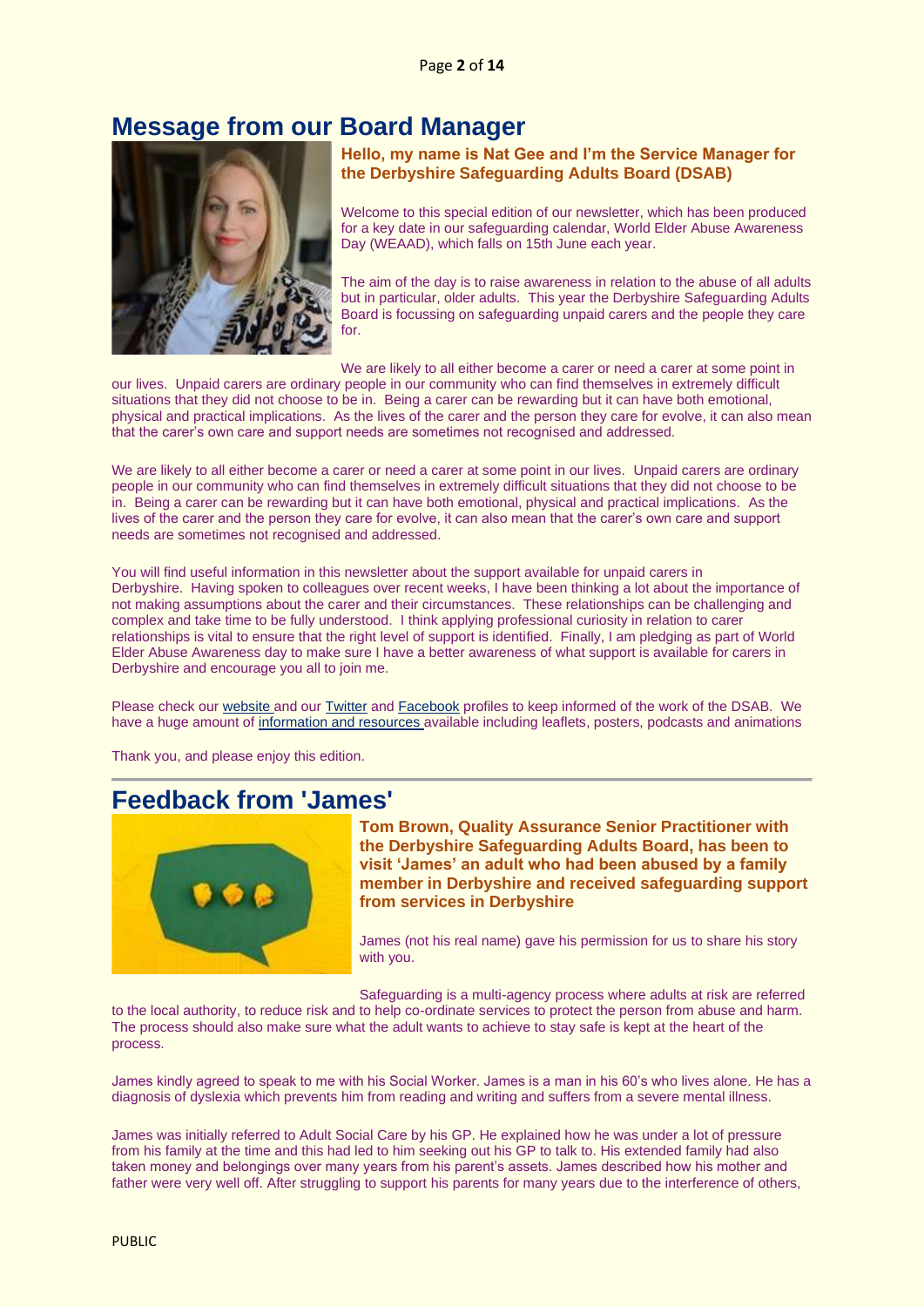James was eventually able to get power of attorney for them. Not long after this a close family member had started to take money from him and from his parent's estate. James drank alcohol heavily, drinking half a bottle of spirits every day. James has since stopped drinking.

James was the victim of coercive control. His close relative would threaten to prevent him from seeing his family or would tell James that they would make up allegations about him if he did not give them money. Over a period, James gave the relative tens of thousands of pounds. James explained that he is a good saver and his close relative was aware of this. He also came into inheritance from family and a close friend, which his relative was aware of, and they continued to take advantage of him.

During initial contact with adult care James did not open up about the financial abuse. James said, *"It took a long time…"* they are *"… flesh and blood."*

I asked James how it felt to tell professionals. James said, **"It helped to tell people. I had been through hell and my inheritance was stolen."** He also said, **"Once the safeguarding process started, I felt secure."**

James consented to the safeguarding process so risk could be minimised. As well as James, his Social Worker and their Manager, a representative from th[e Court of Protection,](https://www.gov.uk/courts-tribunals/court-of-protection) the police, and James's advocate were all involved in the initial safeguarding meeting. James and this multi-disciplinary team continued to have meetings to support James and look at ways of keeping him safe. James said he attended every safeguarding meeting and was updated throughout the safeguarding process by his Social Worker. James also explained that because of his severe mental illness and need for things that cause him stress to be resolved, he has in the past contacted services very frequently. He said, *"I phoned the police a lot and felt they were sick of me."* He said his Social Worker helps with this by giving advice about how to stay calm and gives him the opportunity so that he can speak about his problems.

James explained that the outcome he wanted from the safeguarding was *"To feel protected."* James felt that during this process he had a turning point in his life; this was through thinking about the help he was receiving and all the people who cared about him. James was given professional advice through the safeguarding process and decided to set up a Power of Attorney through a Solicitor. The Solicitor now protects James' finance and acts in his best interest.

James said his close relative still phones, but he now feels able to say no. He said he has told them how he feels about his treatment. James still has outstanding issues to manage and regain assets and his stolen finances but does not need to do this under the safeguarding process.

James said his advocate has been particularly helpful in giving him a voice in this process and has been helping a lot and said, *"All involved have been extremely good and I will never forget."* He has recently also made contact with the local priest who supports James.

I asked James if there would be anything you would change about the Safeguarding process. He said, *"No, I am happy."* I asked if there was anything particularly positive about the process and James said, *"The process made me feel more secure. I have numbers to contact services if I feel threatened and know they will respond quickly."*

At the end of the conversation James said, *"I am still looking for some closure through repairing relationships with family."* This shows some of the dilemma James was faced with, when trying to protect himself from his family who he loves and cares about.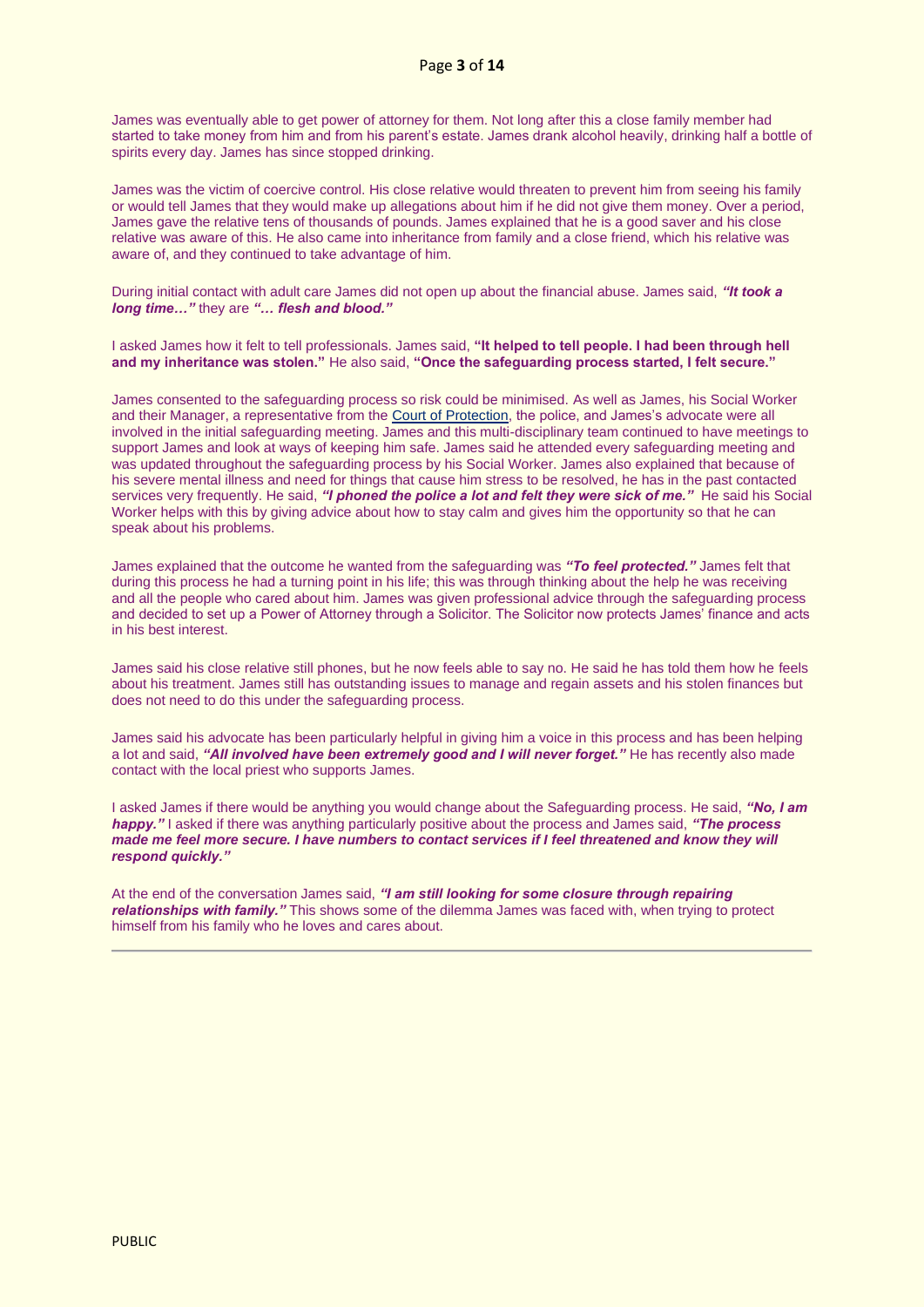### <span id="page-3-0"></span>**Supporting unpaid family carers**



### **Across the UK an estimated 6.6 million people are carers, with a further increase in the number of new carers following the pandemic, who have taken up caring roles during the lockdowns**

Carers make a huge contribution to the lives of the people who depend on them, but it's essential that they in turn, are supported to prioritise their own health and wellbeing through practical and emotional support, to ensure they can care safely.

With so many services suspended, re-prioritising need, or operating in vastly different ways across the health and social care system over the last two years, we now see carers providing even more care, neglecting their own health and generally feeling stressed, socially isolated, overwhelmed and often forgotten.

#### **What carers have told us**

The overall message from carers is that equality, support and recognition are all connected and high on their agenda In 2021, East Midlands ADASS recognised the unsustainable position for many carers and commissioned the **[Unpaid Key Workers](https://www.sortified.com/eastmidlandscarers)** project to understand what carers wanted and needed at that time.

#### **Small changes can have big impacts**

Carers have identified small and realistic changes that would make a big difference to their lives and often, what they asked for were small and simple.

Here are a handful of the suggestion's carers put forward to help them right now:

**Identifying carers:** Raising awareness and supporting the self-identification of anyone carrying out a caring role is key. Make sure carers know they are a carer, understand their rights as a carer and can find the information and advice they need.

Carers want to be recognised and valued for what they do, to have the information to be able to care well and safely and make the right decisions for them and their family. A great place for carers to start is the **[Carers in](https://www.carersinderbyshire.org.uk/)  [Derbyshire](https://www.carersinderbyshire.org.uk/)** website.

**Informal Support networks:** Risk of abuse, either for the carer or the person they are caring for, increases when the carer is isolated and not getting any practical or emotional support and there is nothing quite like the support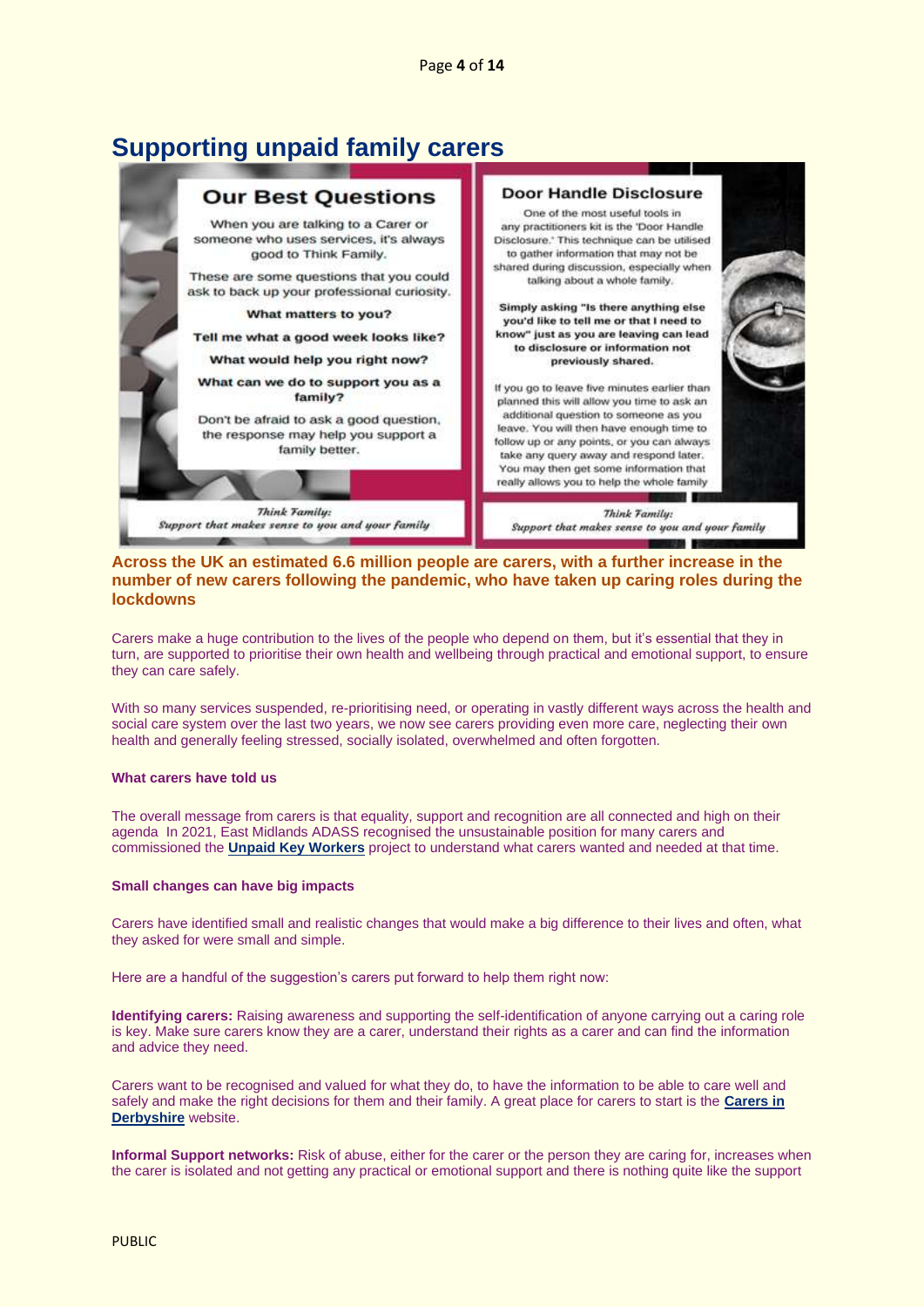of 'fellow travellers' to help carers feel they are not caring alone. There are immense benefits for carers in being able to link to others who really 'get it'.

Talk to carers about how they can identify or get the most out of their current support network. **[Derbyshire](https://derbyshirecarers.co.uk/event)  [Carers Association](https://derbyshirecarers.co.uk/event)** (DCA) run a range of groups and opportunities for carers to learn skills that will help them in their role to support them to care more safely and/or develop self-care, to ensure they do not neglect their own health.

**[Mobilise](https://www.mobiliseonline.co.uk/derbyshire)** are another organisation who provide a range of online support to carers, including connecting carers with other carers through their **[Virtual Cuppas](https://www.mobiliseonline.co.uk/cuppa)**. You can signpost carers directly to the website for further information and sign up.

**Informal assessment:** Carers long for recognition and respect and we can demonstrate this (and support the short-term informal assessment of carers) by asking a consistent question at every point of contact:

- 'Are *you* OK?'
- 'What would help *you* right now?'

Listen to the response, even where you won't be able to offer a fix; just let their voice be heard. This one small act could let a carer know they are valued, recognised, and most importantly visible.

**Different ways to deliver a 'break' from caring:** Almost every carer needs a break from caring and the risks increase for carers who do not get time away but never have the challenges been so great in delivering on this.

Consider with carers if there are any less traditional solutions to obtaining a break or achieving a balance … plants for the garden, a takeaway delivered or a meal box, so carers don't have to cook or think about what they are going to eat, a pampering session in the home or taking up a hobby.

Depending on the outcome of a carer's assessment (carried out by Derbyshire Carers Association) some carers may be eligible for a carer personal budget to remove the financial barriers in accessing a break.

Another option might be **[Carefree space](https://carefreespace.org/)** whose goal is for every full-time unpaid carer to have access to a short break. For a £25 registration fee, this can offer a low-cost option for those carers who can obtain back-fill support for the person depending on them whilst they take a break.

**Whole family approaches:** When decisions are made about a person's care arrangements without a full understanding of their family circumstances or support network, assumptions can be made which may compromise their safety. Feedback from carers suggests that taking a 'Think Family' approach can have a significant benefit in supporting carers as it encourages examining the needs of the whole family, as opposed to the individual.

The East Midlands Carers Leads Network produced a toolkit to support practice in this area.

Read [Carers and safeguarding: a briefing for people who work with carers](https://www.local.gov.uk/parliament/briefings-and-responses/carers-and-safeguarding-briefing-people-who-work-carers)

**Thank you to Jude Boyle for contributing this article in support of World Elder Abuse Awareness Day 2022. Jude is the Derbyshire County Council Adult Social Care Commissioning Lead for Unpaid Carers, with a thirty-two year background in Social Work.**



<span id="page-4-0"></span>**Derbyshire Carers Association**<br> **Derbyshire Carers Association**<br> **Exhibit Carers Association**<br> **Exhibit Carers Association Derbyshire Carers Association support Carers who look after a family member, partner or friend who needs help because of their illness, frailty, disability, a mental ill health or an addiction. The care they give is unpaid**

> There are an estimated 119,000 Carers living in Derbyshire with over 26,000 aged over 65. Everyday across the UK 6,000 people become Carers.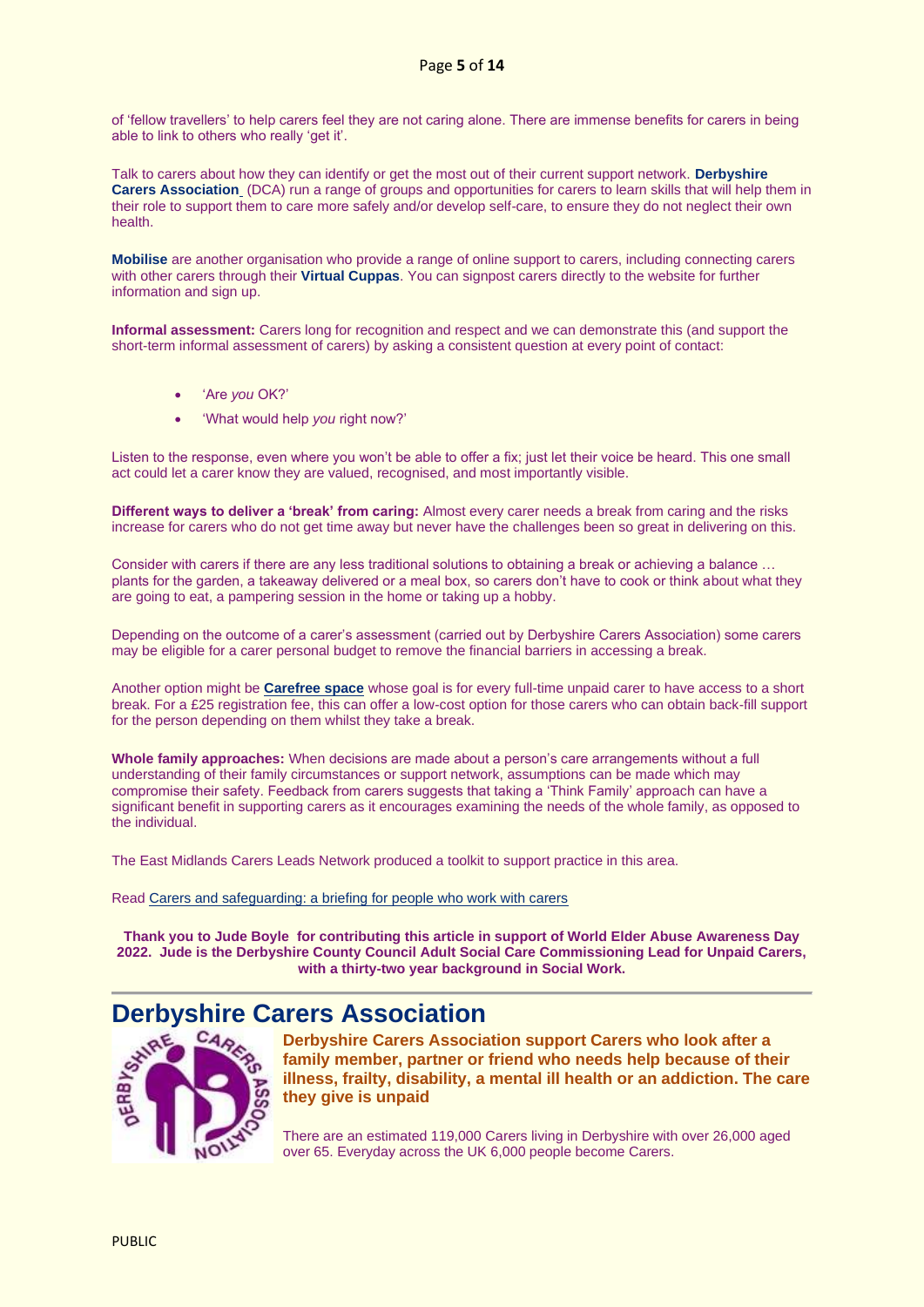#### **What Derbyshire Carers Association does**

Derbyshire Carers Association deliver a comprehensive support service to Adult and Young Carers throughout Derbyshire. All services are created to support Carers with the practical, physical and emotional impact of care giving. We have formed partnerships with health, statutory and community services to complement our offer and connect Carers with professional and current support.

#### **The impact of caring**

Caring can have a significant impact on everyday life. This can include health, relationships, leisure time, employment, and finance. Carers UK have recently reported that 72% of Carers have suffered mental ill health and 61% experienced poor physical health as a result of caring. 8 in 10 Carer also reported feeling lonely and socially isolated.

#### **Carers' vulnerability**

Due to their circumstances, many Carers can also become vulnerable to exploitation. Many Carers experience a reduction in income through reduced employment and additional living costs. Increased isolation and loneliness can also lead to Carers being vulnerable to abuse and exploitation and susceptible to fraud campaigns. This can be more prevalent with older isolated Carers who have fewer connections with services or individuals that help identify and prevent fraud, abuse and exploitation.

Occasionally, Carers can also experience physical, emotional and psychological abuse, theft and neglect by close family members and friends, including those being cared for. This can be as a result of a violent side effect of illness, frustration or drug and alcohol abuse. Derbyshire Carers Association train and educate all Support Workers and frontline staff in Safeguarding and how to recognise and report abuse.

There have been occasions in which DCA have witnessed and reported a Carer being the perpetrator of abuse. This can be the result of many factors including exhaustion frustration, hardship and resentment.

#### **Preventing abuse**

From our experience, Carers who access support, are less isolated, and connected to social networks, are less likely to experience ongoing abuse. This can also prevent abuse occurring. We have a complement of support services that reduce pressures, increase support and resilience and connect Carers to their local community.

#### **Derbyshire Carers Association services available to Carers across Derbyshire**

- **Information, advice and guidance on a range of Carer issues** 
	- o This can be over the telephone, online or at one of our Community hubs
- **Carers Assessment and Support Planning** 
	- Our skilled team have a conversation about the caring role, how this impacts on a Carers life and what support would help from DCA or one of our many partners.
- **Financial and legal advice and support**
	- Hosting monthly Clinics and providing workshops on financial and legal issues
- **Specialist advice for health conditions** 
	- o Connecting Carers to health specific services and delivering training and workshops on prevention and managing conditions
	- **Telephone Befriending and Social Connection**
		- Reducing isolation through weekly calls and support to connect Carers with their local community
	- **Training and Workshops**
		- o Weekly sessions to help Carers improve wellbeing and resilience as well as regular First Aid and Manual Handling sessions
- **Help register as a Carer with GP Practices and create an Emergency Plan**
	- o Ensuring Carers are connected to support in their wider community and have a plan in place if they are suddenly unavailable to care
- **Peer Support and Activities** 
	- o Connecting Carers together through a variety of groups and activities such as gardening and book clubs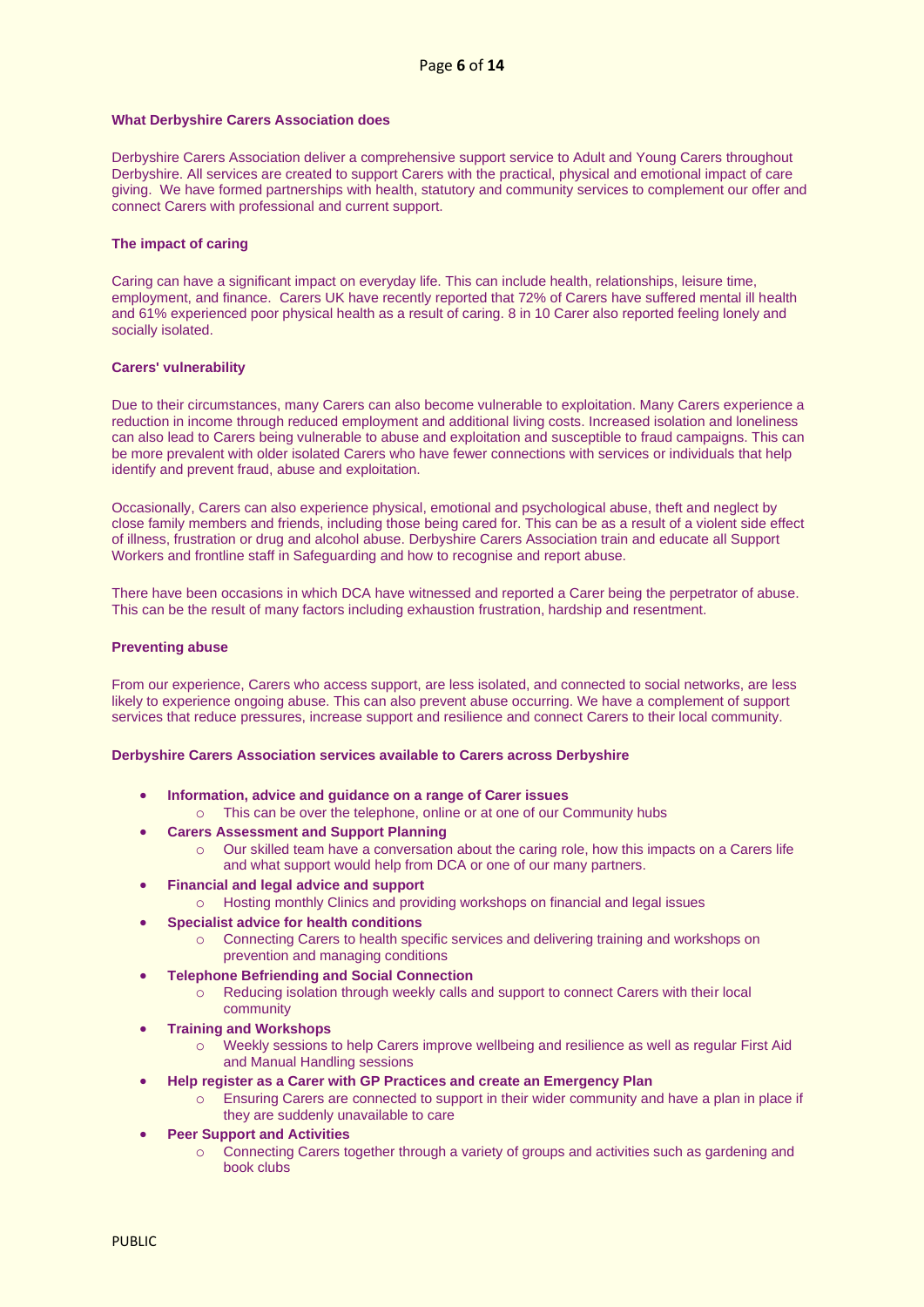- **BME Carer Awareness and Engagement** 
	- o Working in partnership with the BME Forum to host monthly Carer support groups. Our Community Inclusion project establishes greater connections to help identify and support Carers from minority ethnic groups.

We encourage all Carers, regardless of how long they have been caring and who they care for to register with DCA. This is so we can put in place preventative measures to reduce breakdown and ensure Carers feel empowered, connected, and informed.

To make a referral to our services please call 01773 833833 or go [online](https://derbyshirecarers.co.uk/registration-and-referral%C2%A0). All of Derbyshire Carers Association services are free and confidential for Carers supporting a loved one in Derbyshire. They aim to contact all Carers within three days of receiving a referral.

### <span id="page-6-0"></span>**Predatory marriage**



### **In a 'Safeguarding Matters' podcast, Lisa Curtis talks to Daphne Franks, Communication Skills Teacher at Leeds Medical School, about predatory marriage**

Daphne's mother, Joan, was 91 with severe dementia and terminal cancer. She died in March 2016. After this, Daphne found that a much younger man, age 68, had secretly married her five months previously.

Joan never knew that she had married this man. And in

UK law, marriage annuls wills. So, Daphne's mother had effectively died without a will, leaving the man to inherit her entire estate.

In this episode of Safeguarding Matters, Lisa and Daphne discuss the definition of predatory marriage – a term that may be unfamiliar to many. Daphne then tells her story and offers some advice for anyone who might suspect that one of their relatives has become a victim of predatory marriage.

Finally, they explore some of the legal and systemic changes that could help to prevent this form of abuse.

You can learn more about Daphne's story [on the Justice for Joan website,](https://www.justiceforjoan.com/) which also features a lot more information and advice about predatory marriage.

#### **Listen to the Safeguarding Matters podcast - [Predatory Marriage](https://www.buzzsprout.com/279145/4024898-predatory-marriage-safeguarding-matters?client_source=small_player&iframe=true&referrer=https://www.buzzsprout.com/279145/4024898-predatory-marriage-safeguarding-matters.js?container_id=buzzsprout-player-4024898&player=small)**



### **Hourglass Round Table Debate: What Can We Do to Prevent Predatory Marriage?**

There is no legal definition of predatory marriage but the term refers to incidents where a person marries someone vulnerable to secure financial or other gains. Predatory marriage is a form of economic abuse.

Predatory marriage disproportionally impacts the older population, who are more likely to suffer multiple long-term health conditions. A typical example is when an older person with dementia or other cognitive impairment is taken advantage of by someone younger than them.

These types of relationships can be kept secret from vulnerable person's loved ones, who may only become aware of the marriage after their death. Under English law (section 18 of the Will Act 1837) marriage automatically revokes any previous wills. After death the spouse will often receive the majority or all of the deceased estate, however short the marriage.

Hallmarks of predatory marriage:

• The marriage may well take place suddenly after a brief relationship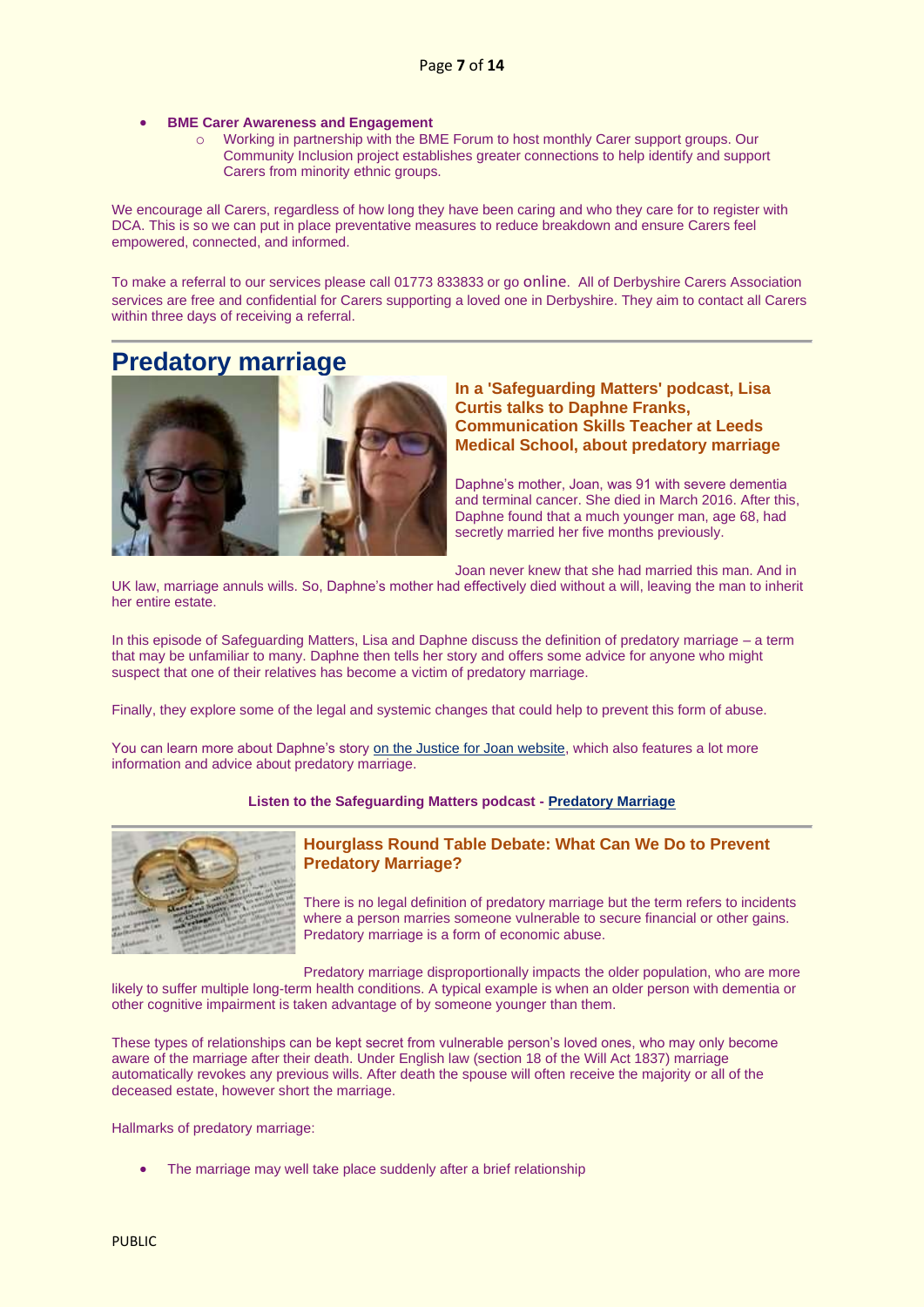- Capacity to marry is unclear or they are otherwise vulnerable
- Marriage may take place in another jurisdiction with less strident capacity or formal rules
- Marriage may take place in secret

Issues with current safeguards:

- If the victim has set up a power of attorney, the attorney is not notified if victim marries.
- Notifications of marriage are displayed on notice boards in registry offices and are not easily searchable or listed online
- No evidence is kept at the point of marriage no video or audio recordings once a marriage certificate is attained the following impact on wills is almost impossible to challenge.
- Registrars have responsibility for judgment of mental capacity on the day. These persons may not have training on dementia or mental capacity.
- There is an absence of joined up safeguarding between different relevant organisations and an absence of standardised safeguarding or mental capacity training

**[Hourglass](https://wearehourglass.org/) is the is the only charity in the UK dedicated to ending the abuse of older people and promoting a safer ageing society for everyone.**

### <span id="page-7-0"></span>**Domestic violence and older people**



**Supporting Older Survivors Summary** Solace & Dewis Choice

**Recently the prevalence of older people as victims of domestic violence has been explored in practical services and research**

One in five victims of domestic homicides are now aged 50+ and as the impact of the COVID-19 pandemic continues to emerge domestic violence against older people is a very current topic for any service or professional.

In 2016 Safe Lives, a charity working with the victims of domestic violence worked with Age UK to learn more about the lived experience of older people experiencing domestic violence; and Age UK worked with older people to produce their report during the development of the new Domestic Violence Bill focussing on the individual and often harrowing case studies of the 1.4 million women who experience domestic violence.

To help services and individuals improve their practice with older people as domestic violence survivors, domestic violence charities Solace and Dewis Choice (an initiative based at the Centre for Age, Gender and Social Justice

- Aberystwyth University) have worked with Age UK to create a toolkit calle[d Supporting Older Survivors.](https://bit.ly/3xmQRsK) The aim of the toolkit is to address gaps in practical knowledge of supporting older survivors aged 55+.

The report identifies specific ways in which older people experiencing domestic abuse and sexual abuse are excluded, ignored or left unrecognised by professionals and services and the report challenges some common myths.

#### **Common Myths**

**Domestic violence/sexual abuse happens less among older people:** The findings from the longitudinal study at Dewis Choice showed that the intensity of domestic abuse increased in cases of long-term domestic abuse, when the abuser retired, or with sudden onset or chronic illness, or where there was a caring dynamic which increased the proximity and amount of contact between survivor and perpetrator.

**Bruises happen a lot as you get older, there's no need to ask further questions:** Dewis Choice highlighted how domestic abuse was not recognised by practitioners in people aged 60 +. There was a lack of professional curiosity to explore the range of abuse and/ or the existence of coercive control. They also found that data management systems did not adequately record the level, pattern, and nature of the abusive behaviours.

**Older, frail people can't perpetrate abuse:** Anyone can perpetrate domestic abuse, just as anyone can experience it, and this applies to people who have high levels of care and support needs.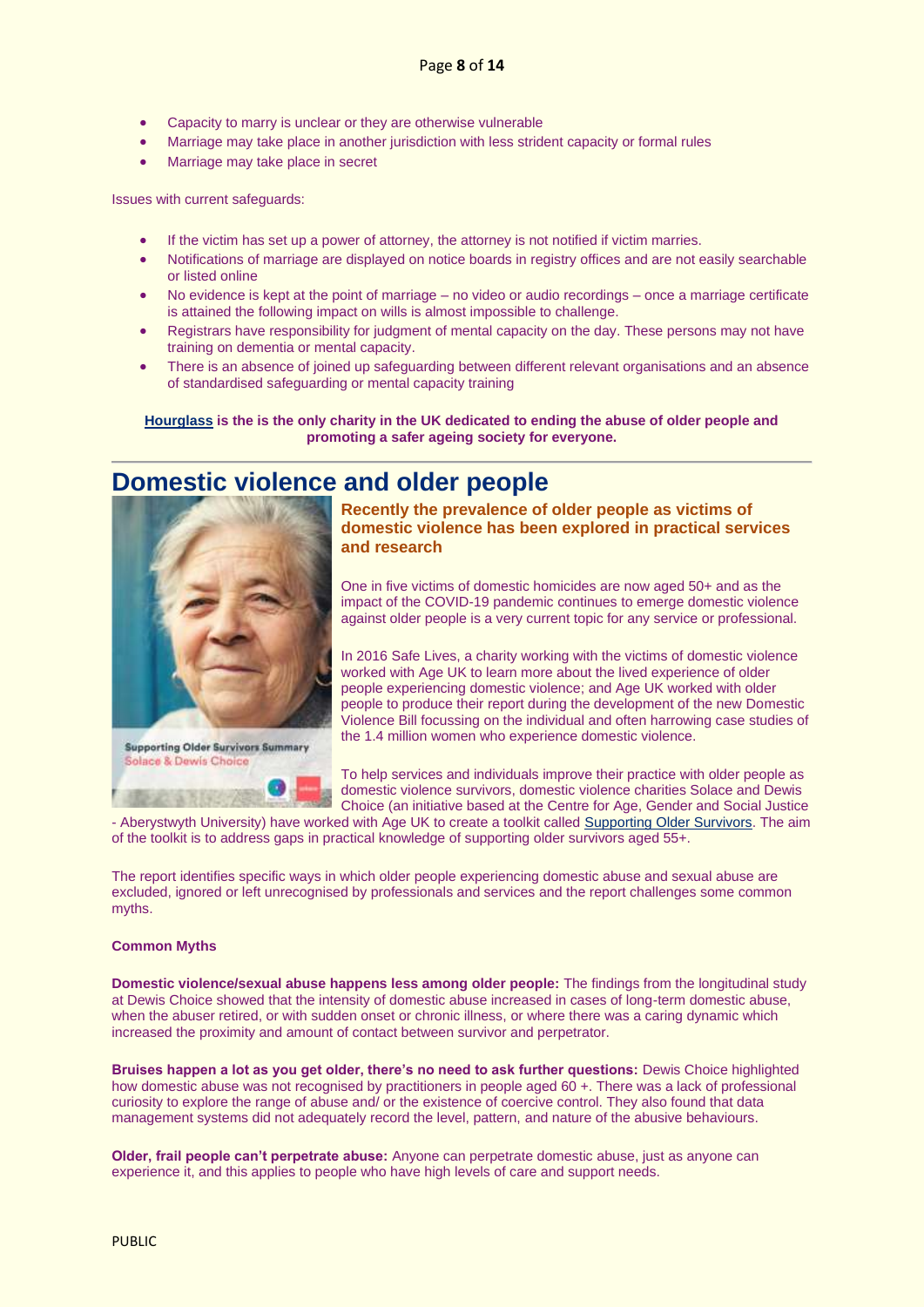**When someone has dementia, they can't be trusted to tell you about any abuse they're experiencing:** It is more helpful to think about what is usual for the individual in terms of their memory patterns, communication, and presentation rather than making blanket assumptions about people who have dementia. Victims with a dementia diagnosis will still benefit from the resources and support of a domestic abuse practitioner.

**Family members are good carers and always have the older person's best interests at heart:** Whilst partners and family members can provide excellent care and support, when domestic abuse exists in a relationship, increased dependency on the abuser can be manipulated to exert control over the older person and further isolate them from sources of external support.

The report includes some vital intelligence about the patterns of behaviour exhibited by older victims of abuse gave six policy and practice recommendations which should be considered by any organisation or role working with older people or their carers.

**Thank you to Katy Pugh from Age UK Derby and Derbyshire for contributing this article in support of World Elder Abuse Awareness Day 2022.**

### <span id="page-8-0"></span>**Derbyshire Dementia Support Service - the missing 5,000**



have supported in recent months.

**Around 8,700 people are living with a dementia diagnosis in Derbyshire**

It's estimated a further 5000 people have dementia but are missing out on vital help and support.

Derbyshire Dementia Support Service provides support to everyone in our community that needs it. A ne[w video](https://lnks.gd/l/eyJhbGciOiJIUzI1NiJ9.eyJidWxsZXRpbl9saW5rX2lkIjoxMDAsInVyaSI6ImJwMjpjbGljayIsImJ1bGxldGluX2lkIjoiMjAyMjA1MjAuNTgxOTI4ODEiLCJ1cmwiOiJodHRwczovL3d3dy5kZW1lbnRpYWRlcmJ5c2hpcmUub3JnLnVrL3dwLWNvbnRlbnQvdXBsb2Fkcy8yMDIyLzA1L2Rkc3NmaW5hbGZpbmFsNm1pbnMubXA0I3Q9MiJ9.6qZ3PDpU9XMQ6lRxPhnK62jq3WgUaB1cS604WfF0u-8/s/235419298/br/131622648678-l) explains what the service offers and features some of the people they

Alzheimer's Society in Derbyshire want to reach out to more people before their needs escalate.

- Please visit the [Derbyshire Dementia Support Service website](https://www.dementiaderbyshire.org.uk/)
- Or contact on [derbyshire@alzheimers.org.uk ,](mailto:derbyshire@alzheimers.org.uk) phone: 01332 208845

### <span id="page-8-1"></span>**Our brilliant residents help spread our message**

Around 1 in 6 older people are thought to experience some form of abuse but a lot of abuse against older people goes unreported.



**To mark World Elder Abuse Awareness day in 2020, residents at two Derbyshire care homes took part in an awareness-raising video**

While the [World Elder Abuse Awareness Day 2020 video](https://www.youtube.com/watch?v=9jQrL7Ybyo8) is two years old, the message is still the same - THERE IS NO EXCUSE FOR ABUSE!

The film shares information about recognising and report abuse

and neglect and our fantastic residents help bring to life the message we're very keen to share. Everyone who is shown in the video kindly gave their consent to appear. We would like to thank everyone who at Ada Belfield Care Home in Belper and Rowthorne Care Home in Swanwick who took part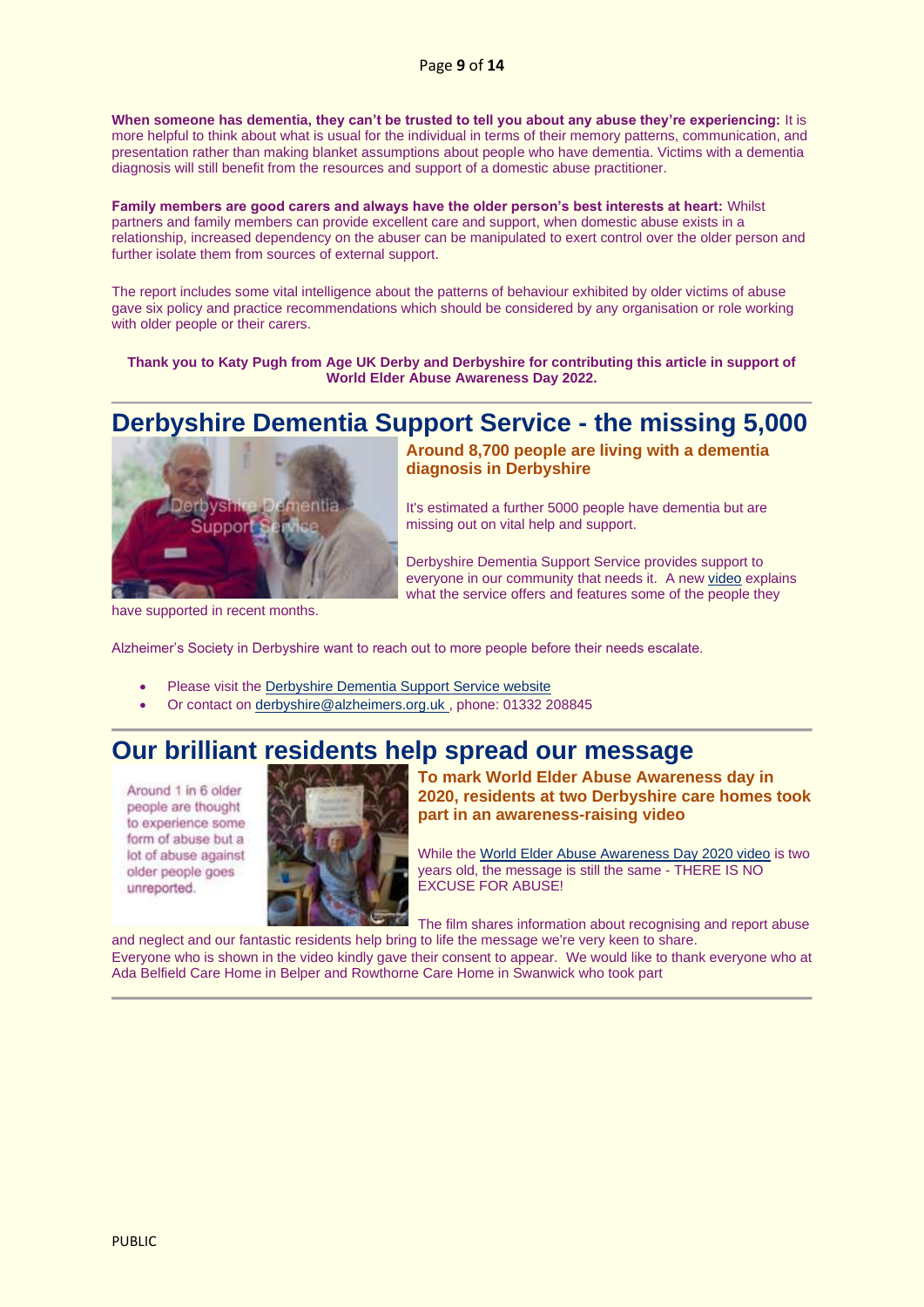### <span id="page-9-0"></span>**Connect to Protect Derbyshire**



Our Connect to Protect Campaign #ConnecttoProtectDerbyshire aims to encourage people to think about how they can connect with others, whether it's colleagues, friends, neighbours or family members, to ask how they are doing and whether they need any support.

Connecting with others is a vital element of safeguarding. There are adults living in Derbyshire who are people anxious, lonely or isolated, and through small gestures we can have a huge impact on the wellbeing of our family member, friends, neighbours, colleagues and even strangers. If any of you are worried about an adult in the community who has care and support needs being abused or neglected, please remember that there is help available if you report it. Information about reporting abuse and neglect can be found later in this newsletter.

By our multi-agency partners connecting each other to ensure the right expertise and support is in place, we will see better outcomes for adults with care and support needs in Derbyshire. If you are a professional who works with adults you may want to think about how to build your connections and links with agencies and network. Many professionals across all of our partner agencies are now working from home so it's more important than ever we take the time to connect with colleagues and support each other.

Here are some ideas for connecting with others:

- Do you know someone who could benefit from help with food shopping, or keeping their house warm and clean? If so, can you help them?
- Organise a social gathering either with colleagues, friends or family
- Have a look online at the community groups in your area and join up to one that you're interested in
- Consider volunteering. This is an opportunity to help others and to meet new friends
- Take the time to speak to your neighbours and ask how they're doing
- Arrange to meet with someone you haven't seen for a while for a coffee, a walk or lunch
- Call, message or write a letter or email to a friend or relative who lives far away from you and ask them how they're doing - they may not have heard from anyone in a while.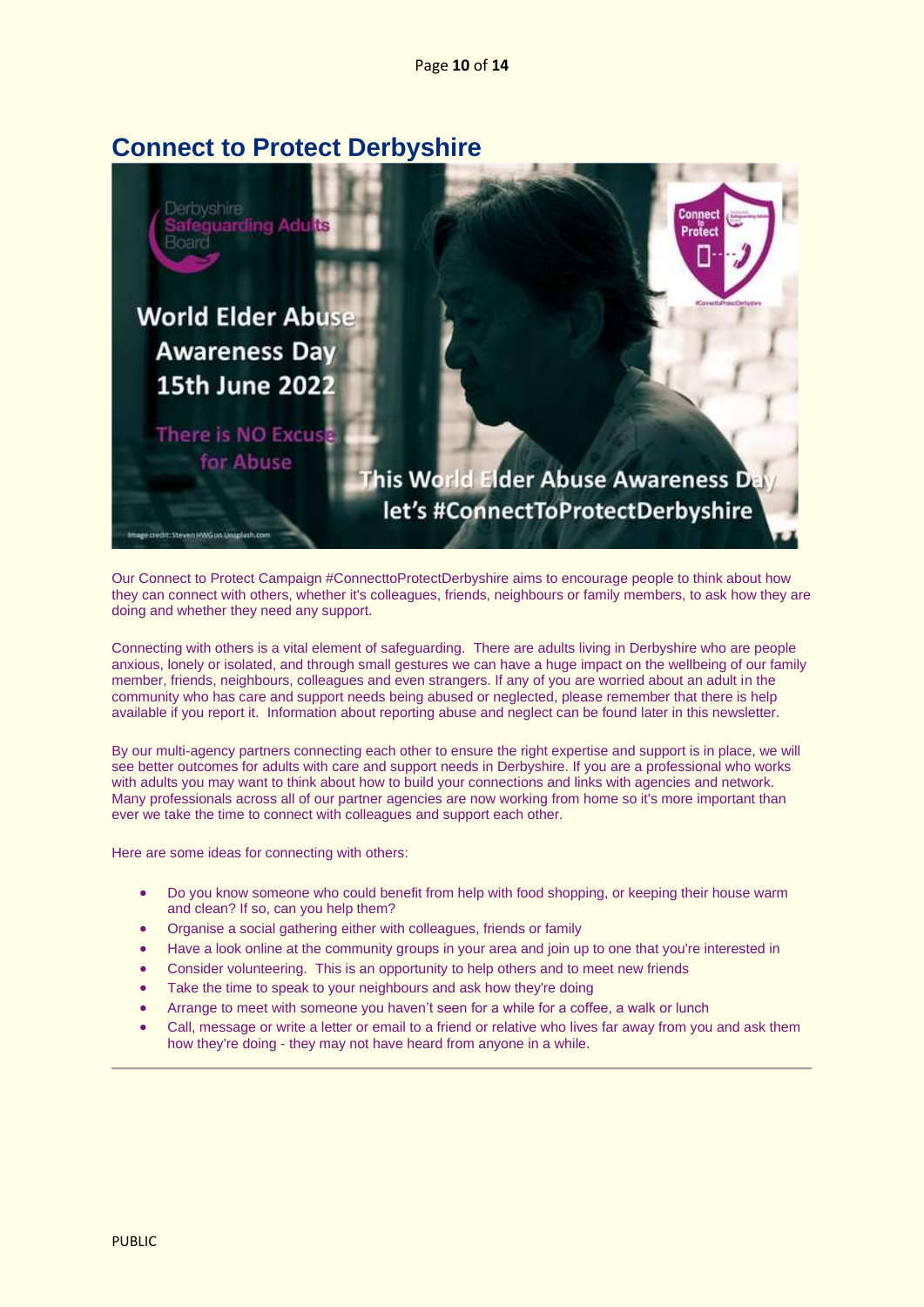### <span id="page-10-0"></span>**Safeguarding adults animation and accompanying leaflet**



**Keeping people safe from abuse and neglect is everyone's business**

Adults suffering from abuse and neglect can be harmed by someone they know, but they may be unable to report it because of disability, illness or because they are afraid. Abuse can happen in the adults home or a care establishment.

The Derbyshire Safeguarding Adults Board, in partnership with Derbyshire County Council, Derby and Derbyshire Clinical Commissioning Group and Derbyshire Police, have produced an animated film called Identifying and [reporting abuse and neglect.](https://www.youtube.com/watch?v=QTrmiJZ6yL8&feature=youtu.be) The film is available with subtitles in English, Polish, Romanian, Simplified Chinese and Urdu. For people who are deaf or hard of hearing, there is [a British Sign Language](https://www.youtube.com/watch?v=6XzhPUfAVfI&feature=youtu.be)  [interpreter version.](https://www.youtube.com/watch?v=6XzhPUfAVfI&feature=youtu.be)

To accompany the animated film, we have produced an [adult safeguarding guide.](https://www.derbyshiresab.org.uk/site-elements/documents/pdf/identifying-and-reporting-abuse-and-neglect-a-guide-to-safeguarding-adults.pdf)

### <span id="page-10-1"></span>**Derbyshire Domestic Abuse Helpline**

**The Derbyshire Domestic Abuse Helpline, facilitated by The Elm Foundation, is a safe, welcoming, supportive place for any man, woman or child affected by domestic abuse**

## **Derbyshire Domestic Abuse Helpline**



A friendly, informal, peaceful haven in which you can talk freely and make sense of your thoughts. A hub that can provide the advice, support and tools you may need to change your situation; where you will feel empowered to take back control of your life.

- Tel: 08000 198 668
- Hard of hearing/deaf text: 07534 617252
- Email : [derbyshiredahelpline@theelmfoundation.org.uk](mailto:derbyshiredahelpline@theelmfoundation.org.uk)
- **[Online](https://www.derbyshiredomesticabusehelpline.co.uk/)**
- •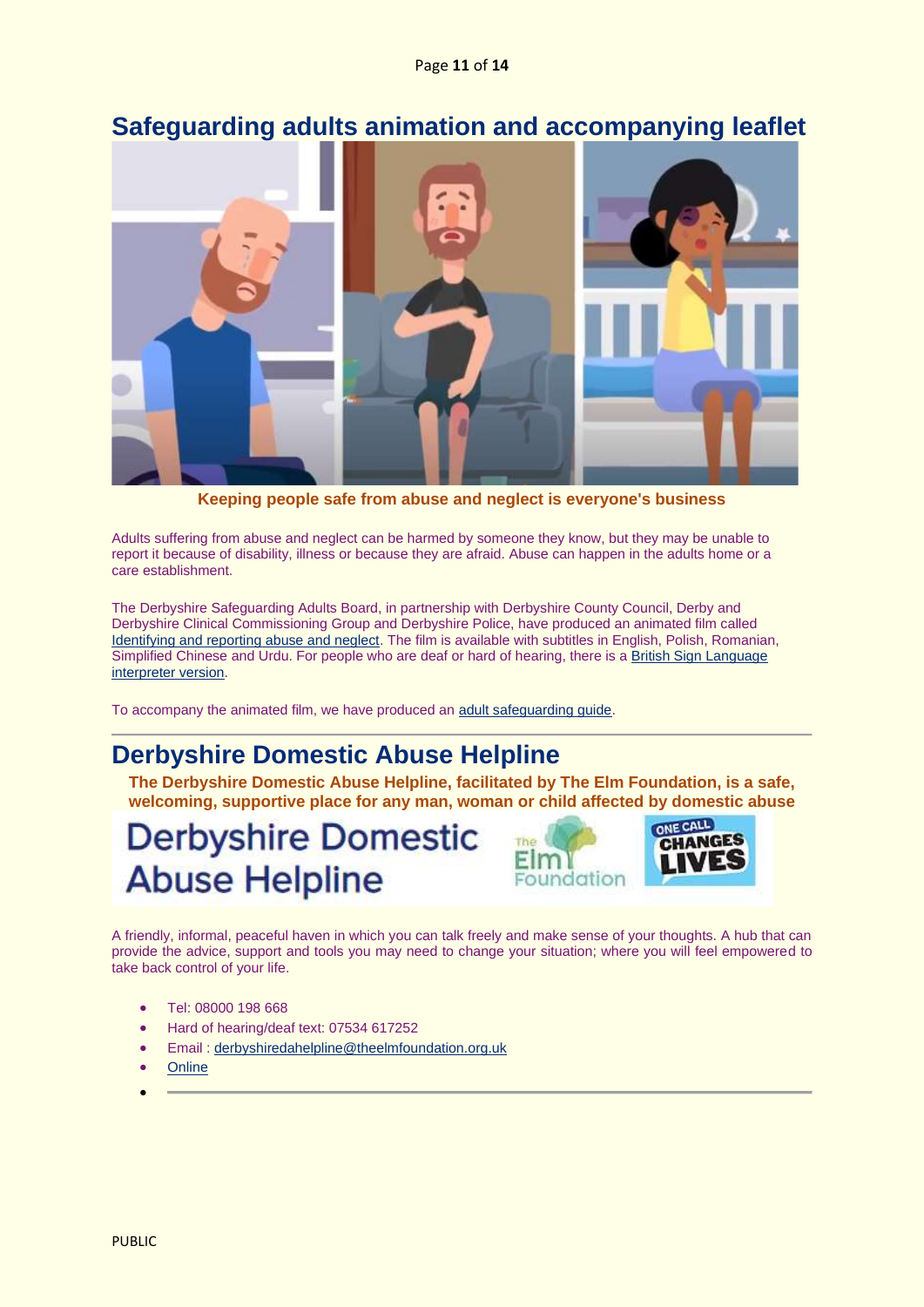# <span id="page-11-0"></span>**Derby & Derbyshire CCG safeguarding app**



**As we know, safeguarding is everybody's business.**

The free safeguarding app is useful for all staff who provide care and support, whatever their role, to any adult in any setting. It uses swipe-screen technology to guide you through a series of decision referral pathways, making it easier to recognise risk and know what to do if you have a concern.

There is a wealth of practical information relating to safeguarding. The app has links to referral processes, operational policies and guidance. As well as practical information relating to safeguarding, the app contains a complete list of essential contact details for Derby City and Derbyshire County staff, and links to local policies and national guidance.

*Please note: the app contains information about the DSAB's GCSX email addresses, which is now out of date - professionals should, instead, refer to the safeguarding adult referral section and form on th[e DSAB's website](https://www.derbyshiresab.org.uk/professionals/safeguarding-adult-referrals.aspx)* 

*for current email contacts for making safeguarding adult referrals.*

#### **The app provides professionals with:**

- the principles of safeguarding adults
- the categories of abuse
- Making Safeguarding Personal (MSP)
- what to do if you have a concern about an adult at risk
- how to share information in the right way
- child sexual exploitation (CSE)
- adult trafficking and modern slavery
- female genital mutilation (FGM)
- the Government's PREVENT strategy and Channel
- hate crime

#### **The referral pathways include:**

- safeguarding adults
- female genital mutilation (FGM)
- domestic abuse
- **PREVENT**
- Mental Capacity Act 2005

#### **Download the app**

The app is available for bot[h iOS](https://itunes.apple.com/gb/app/safeguarding-adults-derbyshire/id1124425405?mt=8) an[d Android](https://play.google.com/store/apps/details?id=com.safeguarding.adults.android&hl=en_GB) devices using these links, although it's best to search the store.

### <span id="page-11-1"></span>**Derby & Derbyshire CCG podcasts**

**Podcasts are a quick and easy way to listen to topics of interest at a time to suit you.**

There are currently seventeen podcasts available. Additional podcasts will continue to be produced on a range of safeguarding subjects. Any ideas for future podcasts are welcomed: please email [natalie.hall1@nhs.net.](mailto:natalie.hall1@nhs.net)

- 1. Domestic abuse (part 1)
- 2. Domestic abuse (part 2)
- 3. Financial abuse
- 4. Making Safeguarding Personal (part 1)
- 5. Making Safeguarding Personal (part 2)
- 6. Mental Capacity Act introduction
- 7. Mental Capacity and how to assess it
- 8. Best interests
- 9. Protection for healthcare and treatment actions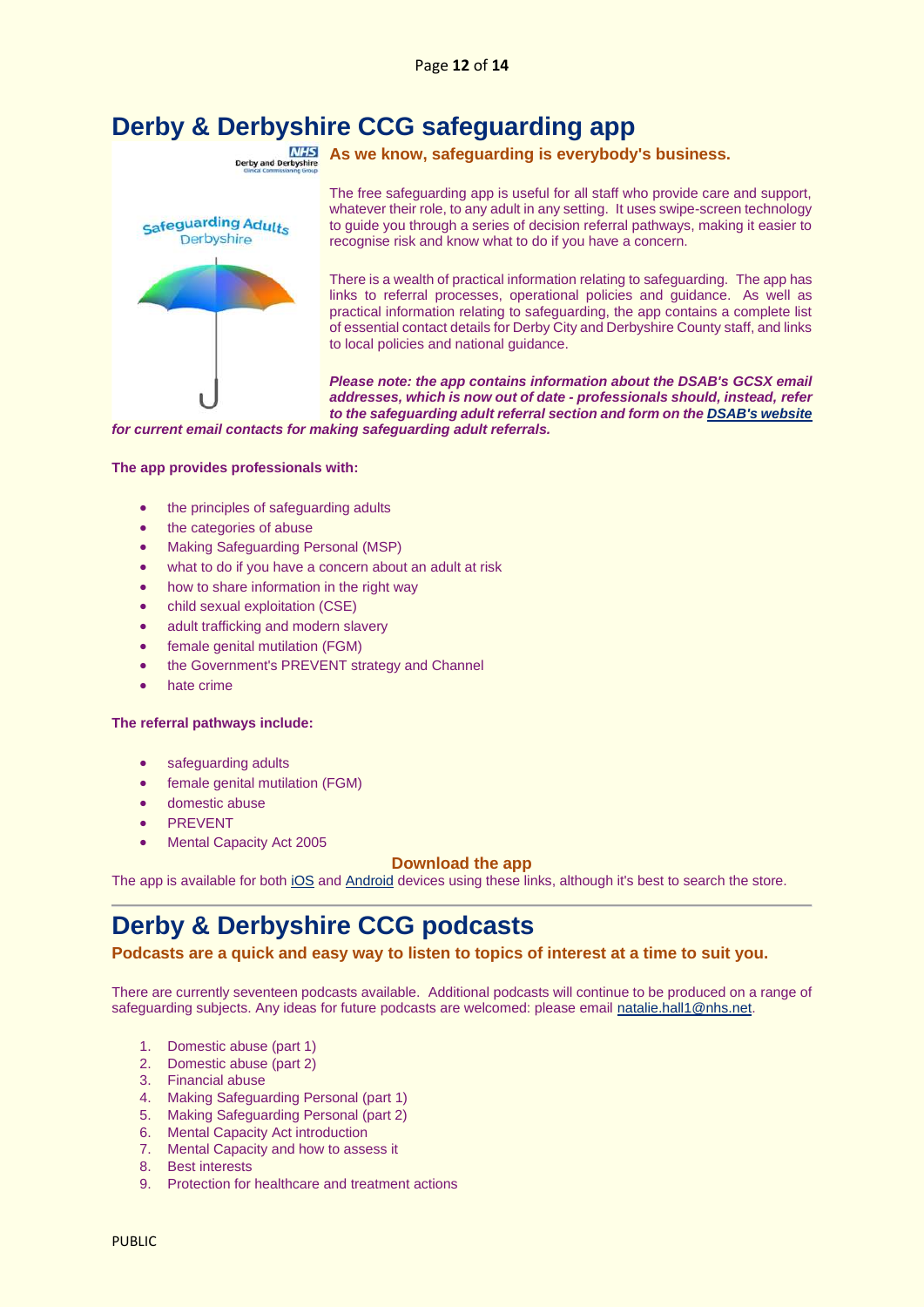- 10. Lasting powers of attorney
- 11. Deprivation of Liberty
- 12. Prevent (29th October 2015)
- 13. Self-neglect (part 1)
- 14. Self-neglect (part 2)
- 15. STOMP
- 16. VARM What is VARM?
- 17. VARM Case study

### **Download or listen to the podcasts**

The podcasts are available from th[e NHS Derby and Derbyshire CCG](http://www.derbyandderbyshireccg.nhs.uk/about-us/what-we-do/safeguarding/safeguarding-adults/podcasts/)

### <span id="page-12-0"></span>**To report a safeguarding concern**



# **There is NO Excuse** for Abuse

If you or someone you know in Derbyshire is being abused or neglected please tell someone

In an emergency, contact the police, tel: 999 or if you are<br>deaf/hard of hearing use emergency SMS by texting 999 from your phone, or use the NGT Relay Assistant by dialling 18000 from the app or textphone

If the person is not in any danger now but there has been a crime, contact the police, tel: 10

If you're worried about yourself or someone else being abused or neglected, please contact Call Derbyshire, tel: 01629 533190

**Derbyshire Safeguarding Adults Board** www.derbyshiresab.org.uk

The poster above is one of eight in the ['There is NO Excuse for Abuse'](https://www.derbyshiresab.org.uk/what-is-abuse/how-to-report-abuse.aspx) set, which are available to download from our website.